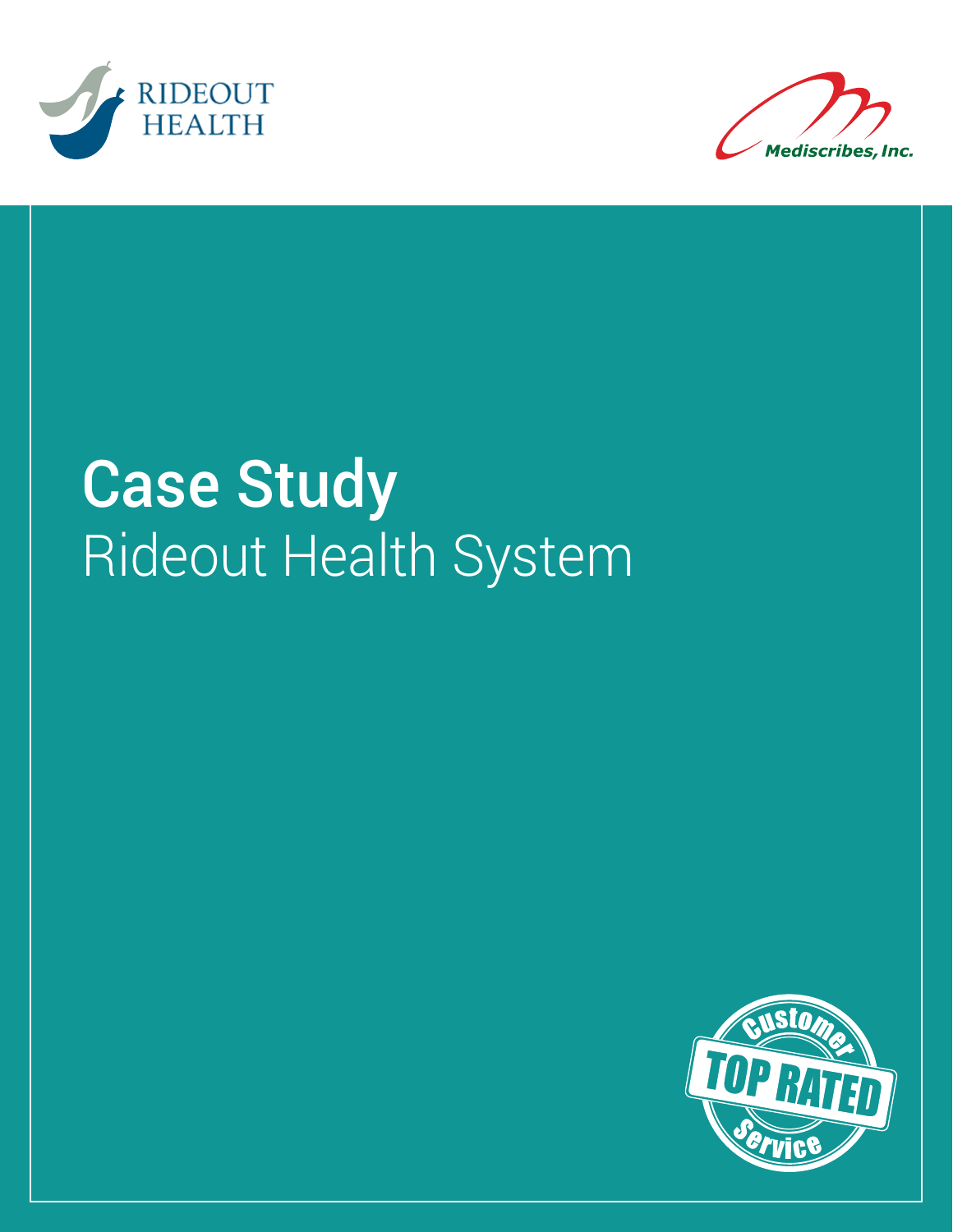#### **Cost-containment and stellar service affirm Mediscribes as the right choice at Rideout Health!**

Rideout Health Group is a non-profit community-based system totaling 281 beds comprised of two acute-care, not-for-profit hospitals: Rideout Memorial Hospital, and Fremont Medical Center; the Heart Center at Rideout; the Cancer Center affiliated with UC Davis Medical Center; outpatient clinics and a host of ancillary services including: senior living services; home health; hospice and durable medical equipment; located throughout Yuba, Sutter and Nevada Counties.

Rideout Health System employs more than 1800 employees and has approximately 263 physicians on the medical staff.

Mr. Tarun Ghosh served as the executive sponsor during the vendor evaluation process. Mr. Ghosh is the Senior Vice President and Chief Information Officer at Fremont-Rideout Health Group. Mr. Ghosh has executive oversight & responsibility over Information Technology, Project Management Office, Materials Management, Health Information Management, Business Development, Health Information Exchange.

Mr. Anthony Toglia is the Director for the Rideout Health System's Project Management Office and previously served as Director for Medical Transcription, a department staffed with 25 medical transcriptionists and 3 support staff.

### THE SITUATION

The financial costs of in-house transcription were simply too large a burden to bear. The cost of wages and salaries was significant. Our decision to outsource transcription was in line with the industry trend. In fact, FRHG was the last hospital in the region to make the switch. We also had some staffing issues and trouble around some work-type TATs. Quality was rarely an issue, but it came at a price.

### THE SOLUTION

We chose Mediscribes because we sensed that they would provide the attention and extraeffort that we knew would make a difference versus going with some of the other vendor choices in our RFP.

Mediscribes provided an excellent migration plan to handle the deep concerns of our employees, many of whom had been with us for several decades. The average employee had 15 years in the department. Mediscribes sent individuals with strong inter-personal skills who had been there and done that with respect to the outsourcing experience. This helped our folks a lot in that the questions and answers surrounding the transition process were more credible. All employees were offered employment with benefits.